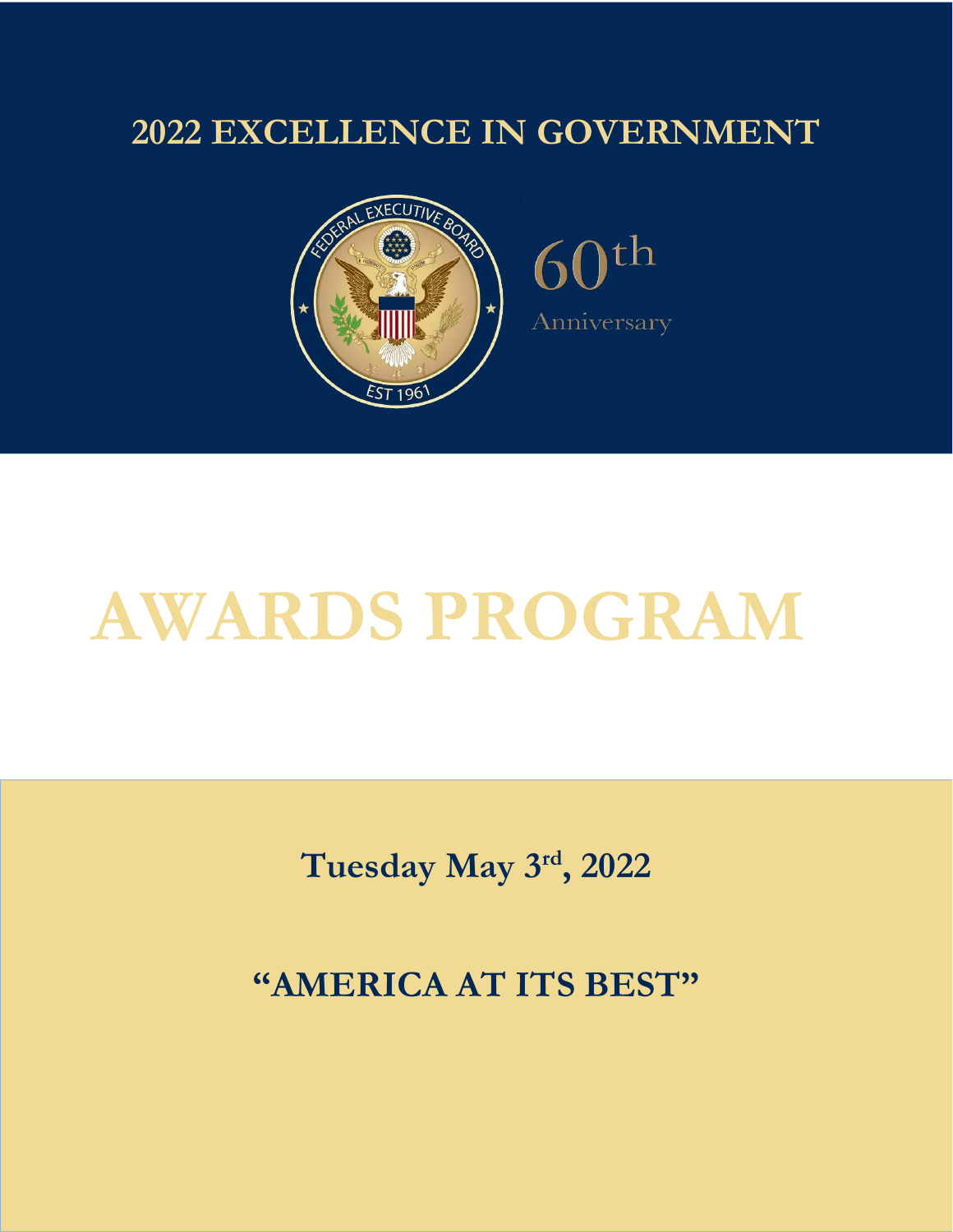# TABLE OF CONTENTS

| Agenda                                          |    |
|-------------------------------------------------|----|
| Letter from the OK FEB Chair                    |    |
| Excellence in Government Individual Nominations |    |
| Excellence in Government Team Nominations       | 12 |
| 2021 Combined Federal Campaign Awards           | 14 |
| Acknowledgments                                 | 16 |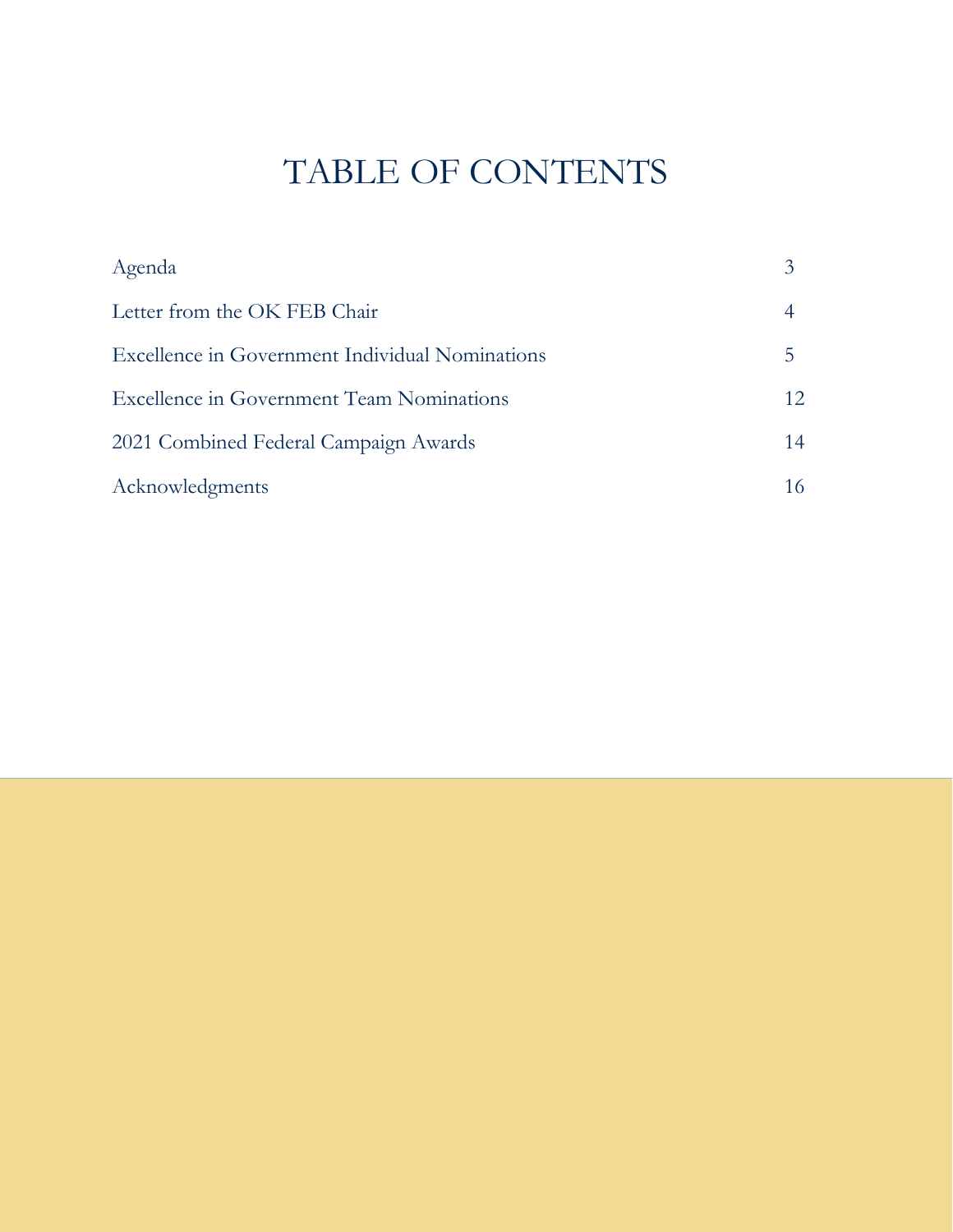## **AGENDA**

- Registration 11:00 am Welcome 11:30 am Lunch 11:35 am-12:20 pm Call to Order 12:20 pm Presentation of the Colors Tinker AFB Honor Guard National Anthem John Eads Presentation of the Excellence in Government Awards Presentation of the CFC Awards Kim Sheppard Closing Comments Judge David Engel
	- Judge David Engel & Rose Roberson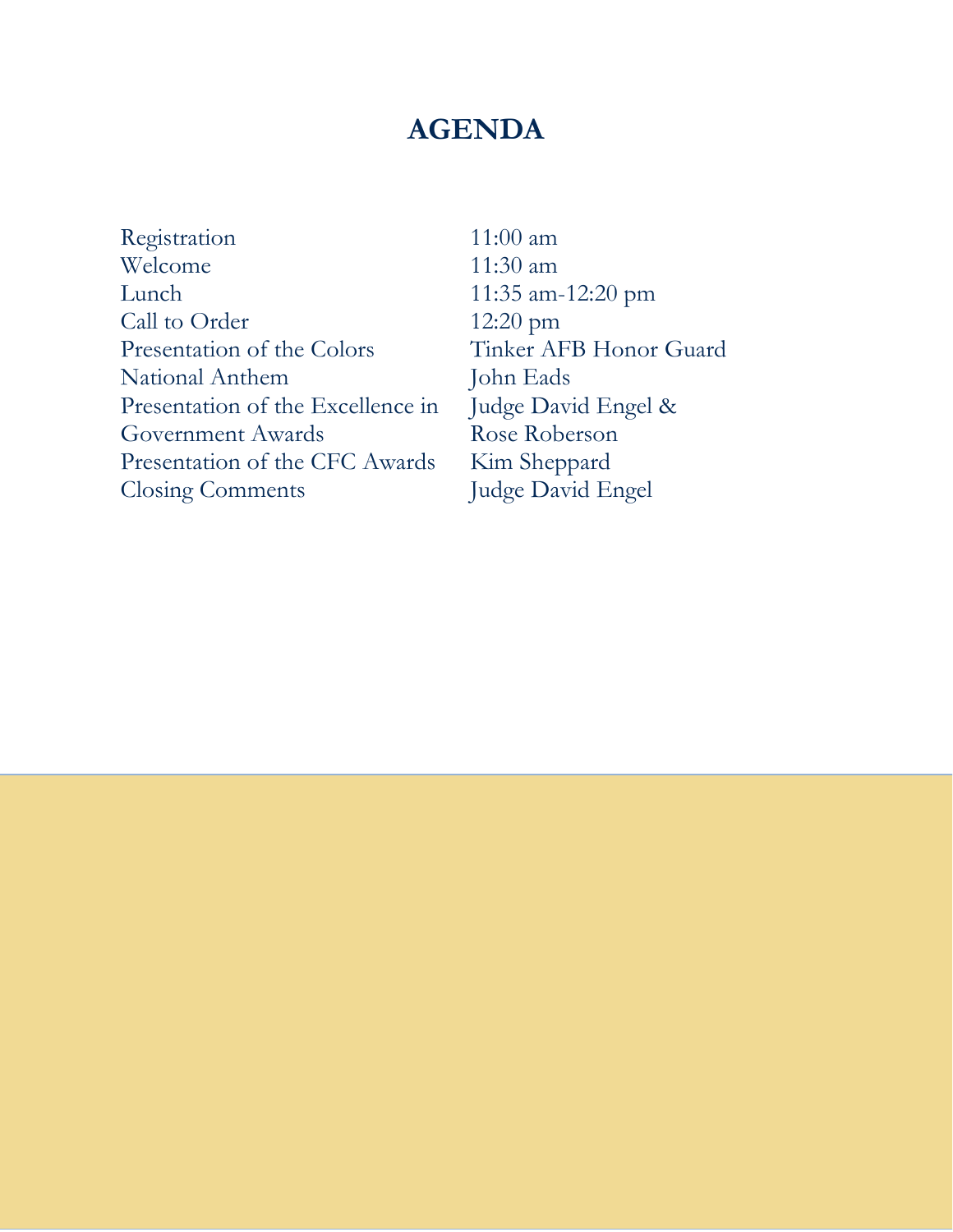# **Letter from the 2022OK FEB Chair Judge David Engel Social Security Administration**

The Spring season has always been a time of change. That appears to be especially true in 2022 as Federal Government operations [which never shut down during the Covid-19 Pandemic] are emerging once more towards full throttle capacity in its interaction with the American public it serves.

This year is also a time of transition at the National FEB level as the Office of Personnel Management rolls out its new vision for future FEB operations under the moniker of "FEB Forward." As we were reminded again just two weeks ago with the April 19th Remembrance (27th anniversary) in Oklahoma City and again this week at our Excellence in Government Ceremony, our Federal Community is made up of hardworking and dedicated individuals such as the people we celebrate today. Those who carry out their daily public service on behalf of the Nation also know that the pace of the Federal Community's activity level is one that appears to be permanently dialed into a setting of "fast forward."

In reading the summaries of our nominees' many accomplishments, I am reminded that some of the best employees to be found *anywhere* work right here in our own Federal Community. While it is important that as we keep pace with our "fast forward" world as the *future* of "FEB Forward" unfolds, we should not forget to take time out to reflect and celebrate the *past* efforts and accomplishments that truly illustrate the best of American public service that makes us what we, as a nation, are *today*.

I am writing this as my personal message in celebration of your efforts and accomplishments that reflect great credit upon yourselves, the State of Oklahoma, and the nation you serve so well. Please join me in applauding the efforts of the Public Servants of our Federal Community not just this week, but every week!

David W. Engel

David W. Engel 2022 Chair Oklahoma Federal Executive Board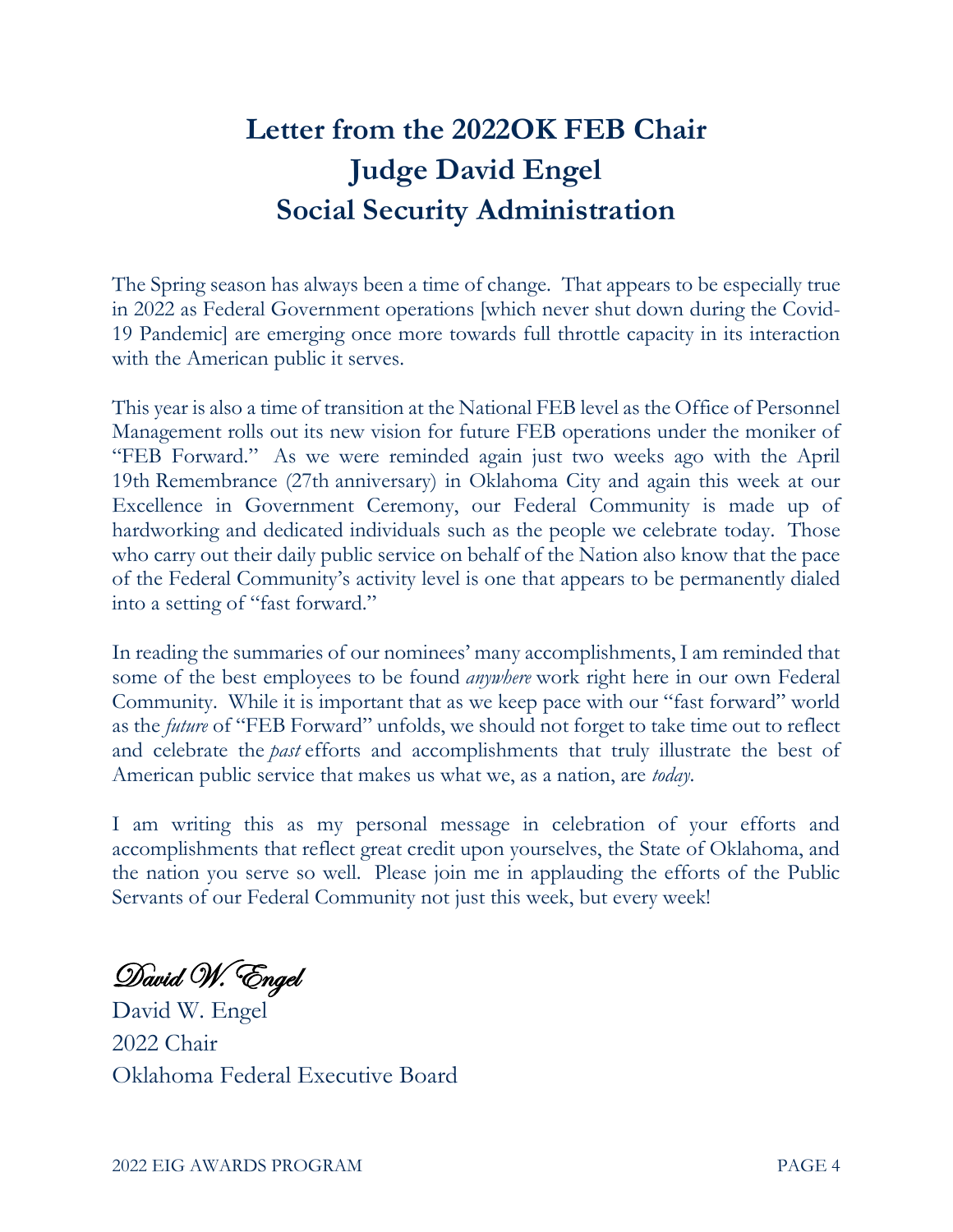# **2022 Excellence in Government Individual Nominations**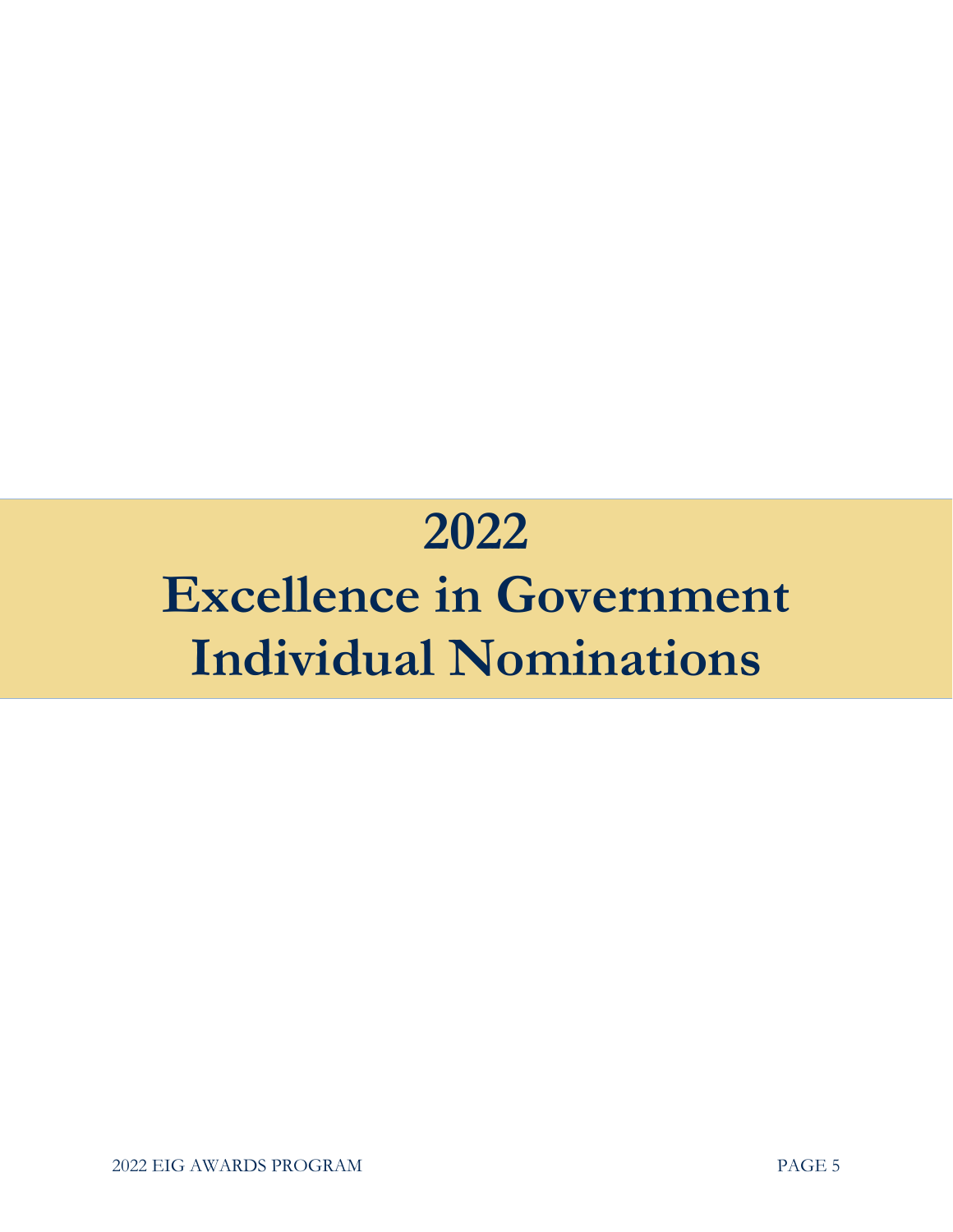#### **ADMINISTRATIVE/CLERICAL (Junior)**

| Maria Bowens            | Fort Sill - Morale, Welfare & Recreation                     |
|-------------------------|--------------------------------------------------------------|
| Christine Colbert       | Defense Contract Management Agency                           |
| Jessica Galloway        | 552 Training Support Squadron - Tinker AFB                   |
| SrA Alexys Holder-Brand | 965 <sup>th</sup> Airborne Air Control Squadron – Tinker AFB |
| John Hyde               | Federal Aviation Administration                              |
| Melanie Rogacki         | U.S. Army Corps of Engineers, Tulsa District                 |
| Sherry Willingham       | Farm Service Agency – U.S. Dep't of Agriculture              |

#### **ADMINISTRATIVE/CLERICAL (Senior)**

| Carrie Gibson         | Eastern Oklahoma VA Health Care System |
|-----------------------|----------------------------------------|
| Katrina Henry         | Eastern Oklahoma VA Health Care System |
| Kendra Ritter         | Air Force Life Cycle Management Center |
| Janice Zachery-Carter | U.S. Army Garrison - Fort Sill         |

#### **COMMUNITY SERVICE (Junior)**

| Hannah Luker       | $71st$ Medical Group – Vance AFB                             |
|--------------------|--------------------------------------------------------------|
| SrA Meagan Pacenza | 965 <sup>th</sup> Airborne Air Control Squadron – Tinker AFB |

#### **COMMUNITY SERVICE (Senior)**

Spencer Bryant DPTMS – Fort Sill

MSgt Jodie Brimmer 965th Airborne Air Control Squadron – Tinker AFB Jeffrey Gallant U.S. Attorney's Office, N. District of Oklahoma Myerl Arnold OKC Logistics Complex – Tinker AFB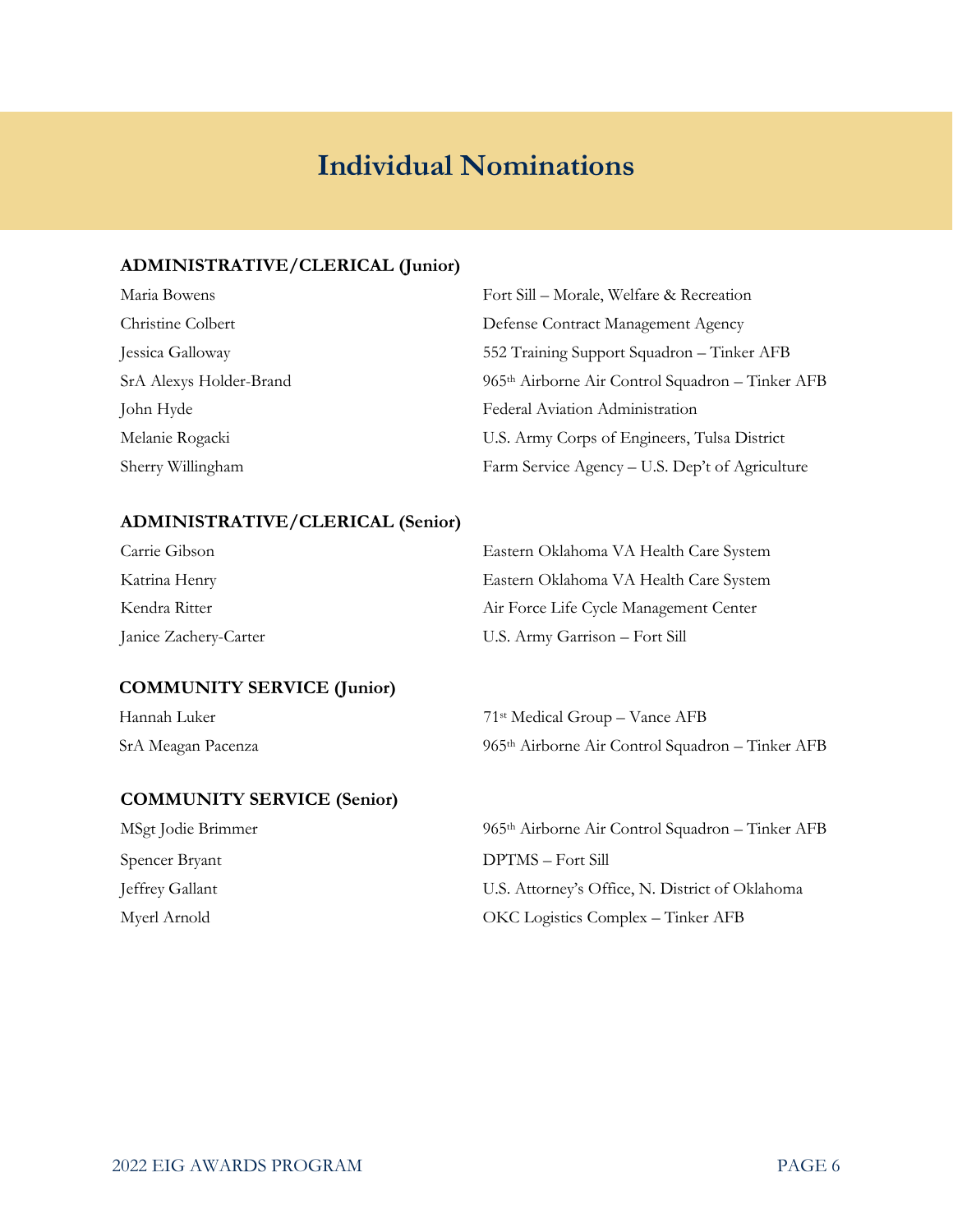#### **CUSTOMER SERVICE (Junior)**

| SrA Cynthia Herrera | 965 <sup>th</sup> Airborne Air Control Squadron - Tinker AFB |
|---------------------|--------------------------------------------------------------|
| Machelle Lyons      | Eastern Oklahoma VA Health Care System                       |
| Zanetta Robinson    | $LRC-SSD - Fort Sill$                                        |
| Michelle Schrader   | U.S. Attorney's Office, N. District of Oklahoma              |

#### **CUSTOMER SERVICE (Senior)**

Michael Simmons DPTMS – Fort Sill

Joshua Adams Farm Service Agency – U.S. Dep't of Agriculture Angel Dominguez Airman & Family Readiness Center – Tinker AFB Tomas Garcia Regional Training Support Center – Fort Sill Gunnar McFadden B-2 Bombers Directorate – Tinker AFB Wendy Sites Federal Aviation Administration Russell Thetford Federal Aviation Administration

#### **DIVERSITY & INCLUSION (Junior)**

SSgt Sean Weaver 72d Logistics Readiness Squadron – Tinker AFB

#### **DIVERSITY & INCLUSION (Senior)**

MSgt Katie Carrier Air Force Flight Standards Agency – Tinker AFB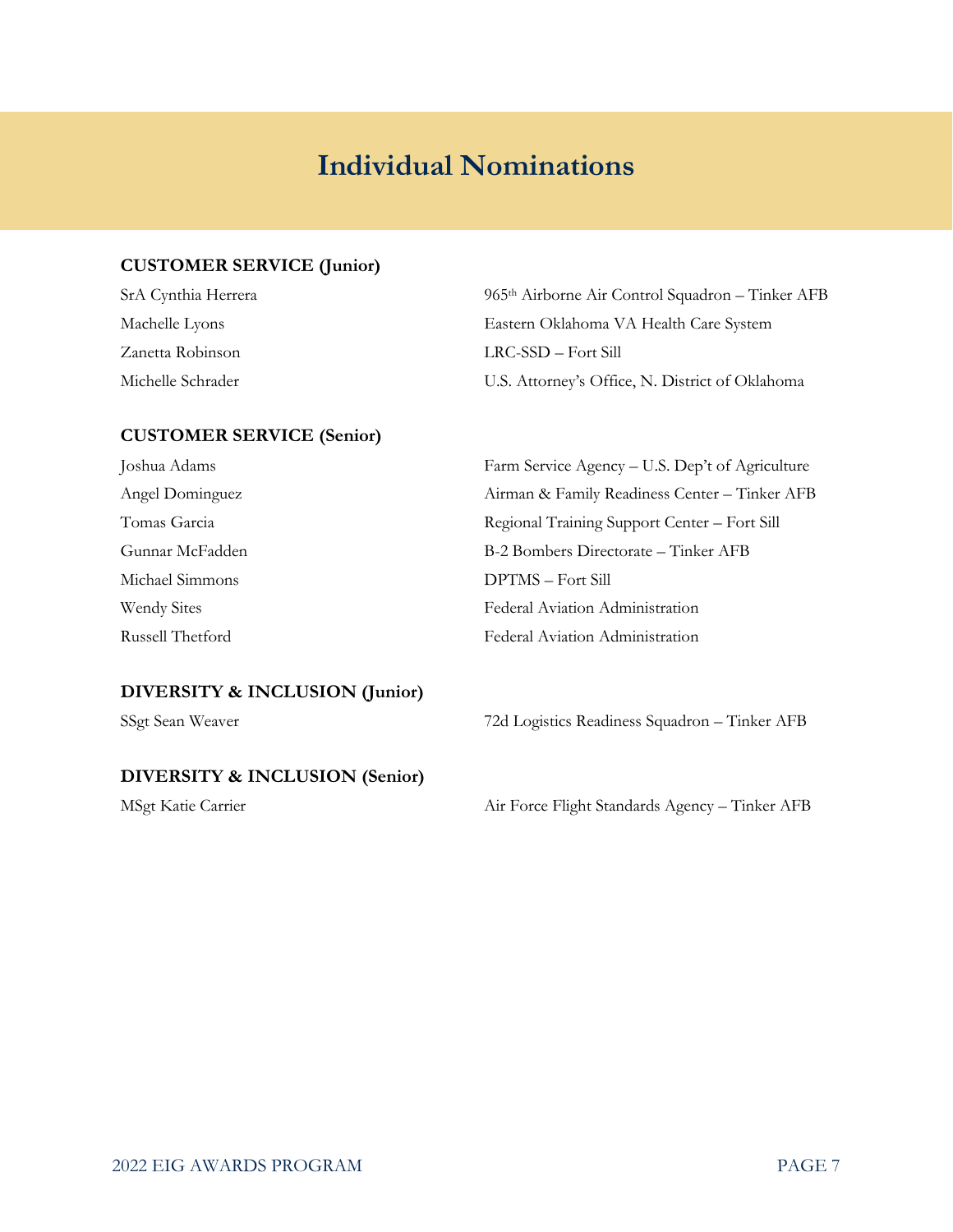#### **GOVERNMENT INNOVATION (Junior)**

| MSgt Jay Brimmer |  |
|------------------|--|
| Elizabeth Dick   |  |
| Marie Pihulic    |  |
| Kendall Smith    |  |

OKC Air Logistics Complex – Tinker AFB U.S. Attorney's Office, N. District of Oklahoma Fort Sill Garrison Public Affairs Office Transportation Safety Institute – Highway Division

#### **GOVERNMENT INNOVATION (Senior)**

Maj. Christopher Tegtmeyer 752 Operations Support Squadron – Tinker AFB Lisa Uzzle Federal Aviation Administration

#### **LEADERSHIP (Junior)**

SMSgt Jason Diemer 752 Operations Support Squadron – Tinker AFB SMSgt Brandon Jackson 965th Airborne Air Control Squadron – Tinker AFB SMSgt Shania Porter 71st Force Support Squadron – Vance AFB

#### **LEADERSHIP (Senior)**

Scott Koroll DPTMS – Fort Sill

Chad Dibler Defense Contract Management Agency Maj. Latisha Cannon 71st Force Support Squadron – Vance AFB Michael Frasco 72d Logistics Readiness Squadron – Tinker AFB Clinton Johnson U.S. Attorney's Office, N. District of Oklahoma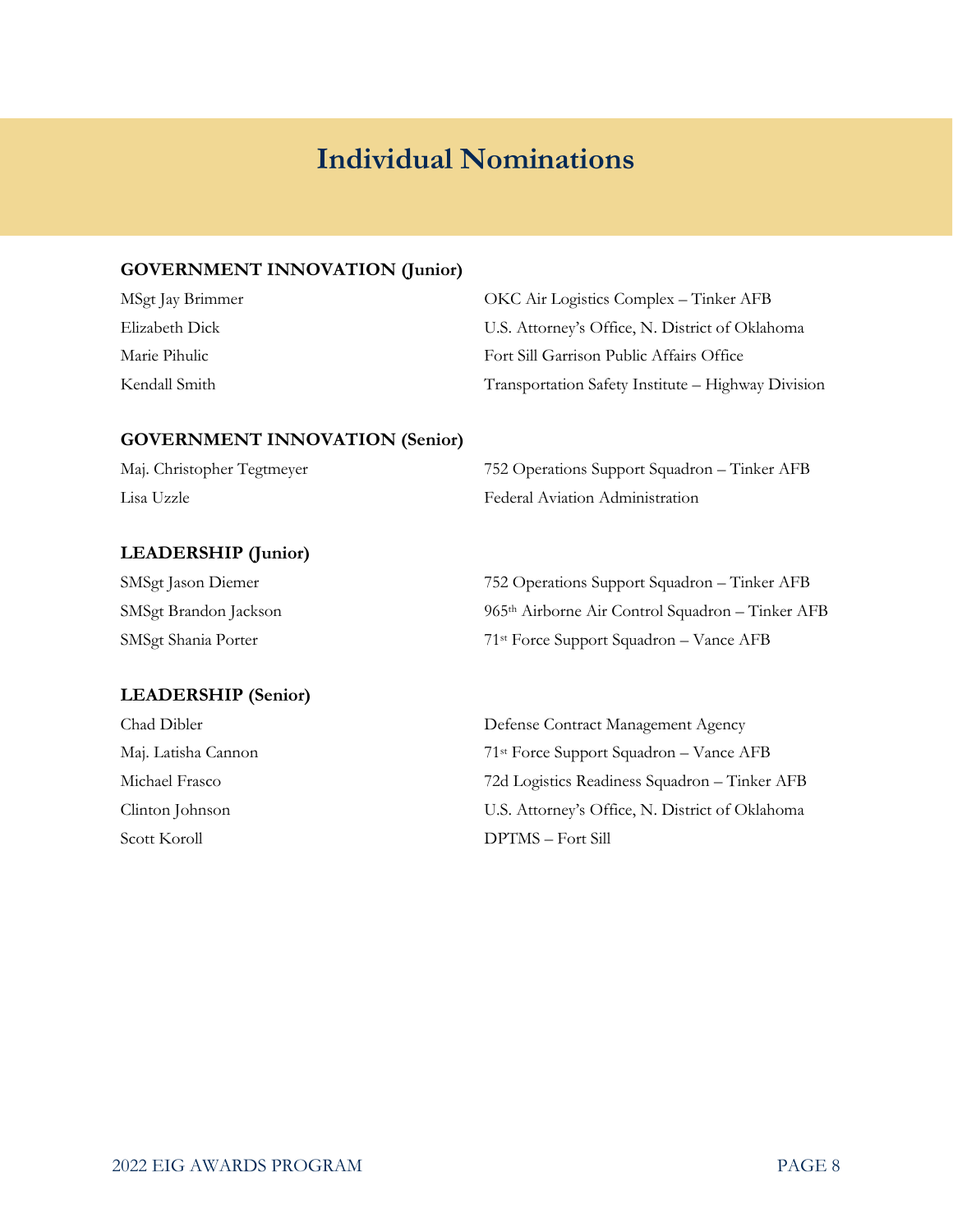#### **PROFESSIONAL (Junior)**

| U.S. Army Corps of Engineers, Tulsa District  |
|-----------------------------------------------|
| 72d Logistics Readiness Squadron - Tinker AFB |
| U.S. Army Corps of Engineers, Tulsa District  |
| Defense Contract Management Agency            |
| Federal Aviation Administration               |
| U.S. Army Corps of Engineers, Tulsa District  |
| OKC Air Logistics Complex - Tinker AFB        |
|                                               |

#### **PROFESSIONAL (Senior)**

| Maj. Joseph DeDonato | Defense Contract Management Agency              |
|----------------------|-------------------------------------------------|
| Chris Nassar         | U.S. Attorney's Office, N. District of Oklahoma |
| Kevin Rogers         | U.S. Marine Corps Detachment - Fort Sill        |
| Cheryl Stephenson    | NOAA/NWS/OBS/ROC, Director's Office             |
| Kevin Taylor         | Federal Aviation Administration                 |

#### **PUBLIC SAFETY & SECURITY (Senior)**

| Ryan Clark         | Fort Sill Dep't of the Army Security Guard Program |
|--------------------|----------------------------------------------------|
| Larry Daniel       | Farm Service Agency – U.S. Dep't of Agriculture    |
| <b>Steve Gluck</b> | DPTMS – Fort Sill                                  |
| Lawson Guthrie     | Fort Sill Dir. of Emergency Services, LE Division  |
| Chief Bobby Klein  | Fort Sill Fire & Emergency Services                |
| Hilaree Straka     | U.S. Army Garrison - Fort Sill                     |
| Chris Witt         | U.S. Attorney's Office, N. District of Oklahoma    |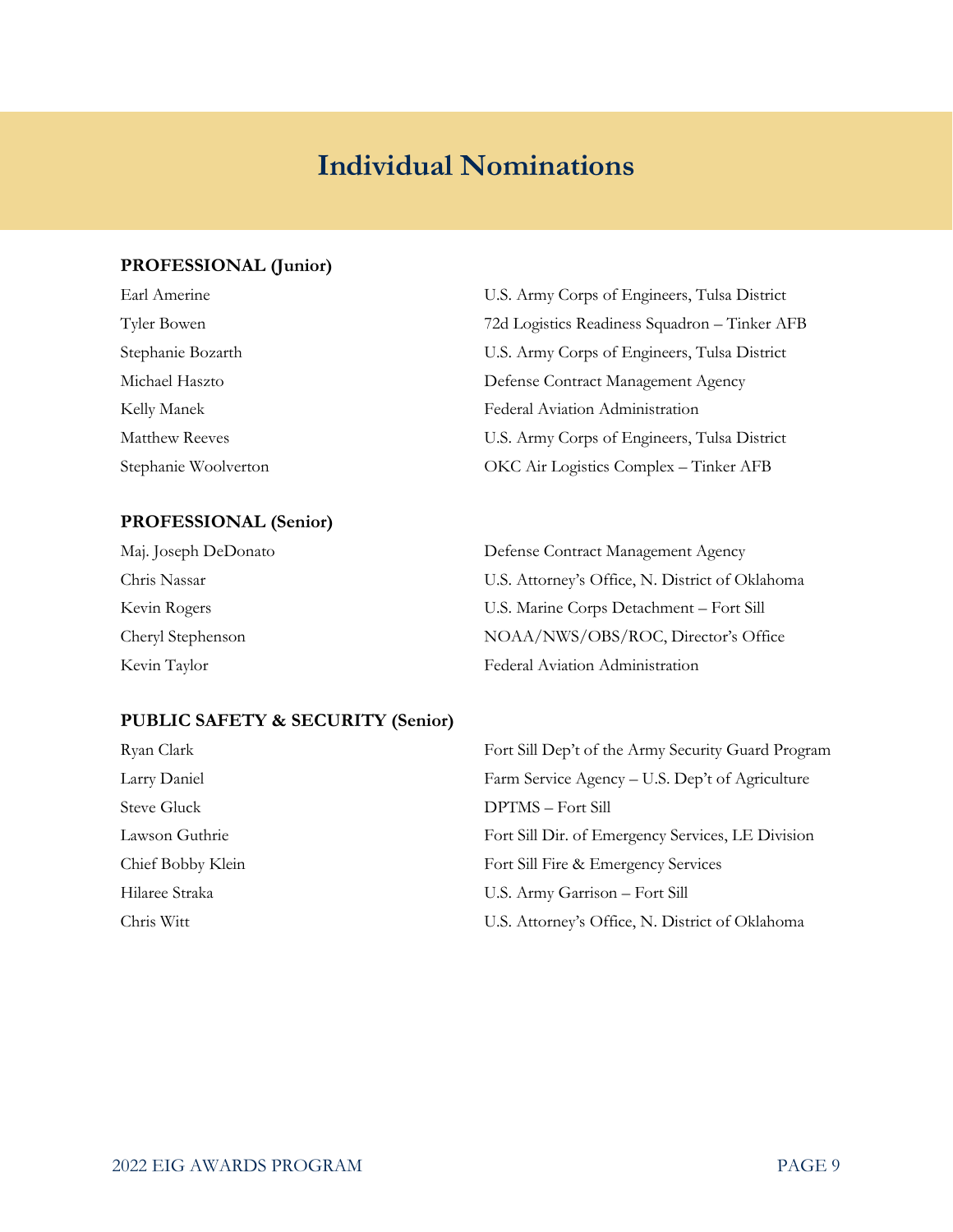#### **SUPERVISORY (Junior)**

| Mary Collins              |
|---------------------------|
| Kevin Erne                |
| MSgt Christopher Sweatman |

Collins National Park Service 72d Logistics Readiness Squadron – Tinker AFB 965<sup>th</sup> Airborne

#### **SUPERVISORY (Senior)**

William Benitez DPTMS – Fort Sill

Bobby Lynn Hager OKC Air Logistics Complex – Tinker AFB Cathy McClanahan U.S. Attorney's Office, N. District of Oklahoma Miriam Overgaard Social Security Admin. – Tulsa Hearing Office Ron Stencel 72d Logistics Readiness Squadron – Tinker AFB Carol Stipe Farm Service Agency – U.S. Dep't of Agriculture Ephraim Redden U.S. Army Corps of Engineers, Tulsa District

#### **TECHNICAL: IT/CYBER (Junior)**

#### **TECHNICAL: IT/CYBER (Senior)**

Josh Beagley Air Force Flight Standards Agency – Tinker AFB Michael Hart 71st Medical Group – Vance AFB MSgt Travis Menard 552d Air Cont. Networks Squadron – Tinker AFB

Kenneth Ray DPTMS – Fort Sill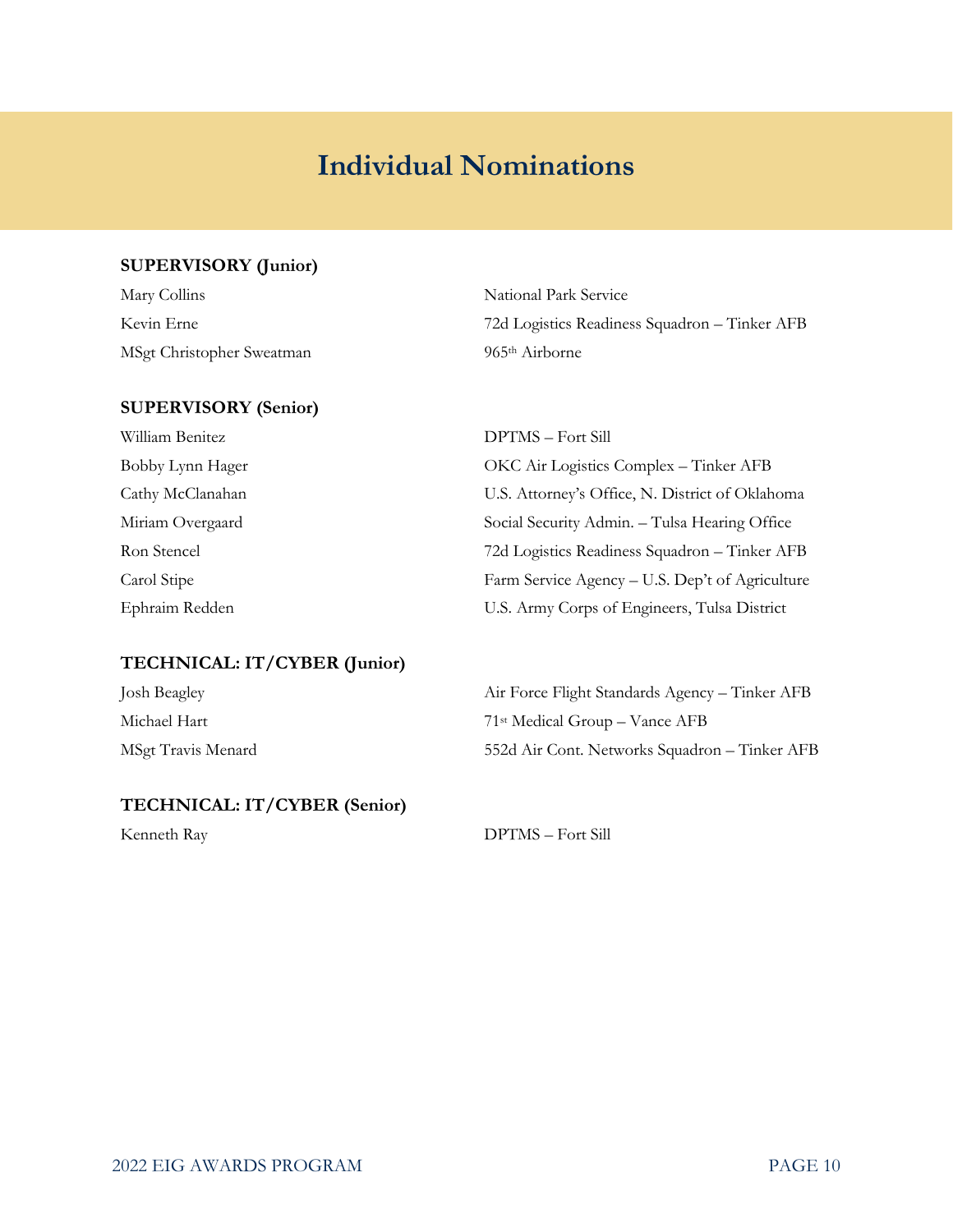#### **TECHNICAL: Non-IT/CYBER (Junior)**

Kevin Imel RODPTPS – Fort Sill

1Lt Queenester Campbell 71st Medical Group – Vance AFB Chelsea Chamberlain U.S. Army Corps of Engineers, Tulsa District Jacob Conatser OKC Air Logistic Complex – Tinker AFB Patrick Schwartz Defense Contract Management Agency

#### **TRADES & CRAFTS (Junior)**

Garrett Ballard RODPTM & S, Fort Sill Johnny Bond, Sr. OKC Air Logistics Complex – Tinker AFB

#### **TRADES & CRAFTS (Senior)**

Edward McLaughlin AFSC/ENSP – Tinker AFB

Michael Hoover U.S. Army Corps of Engineers, Tulsa District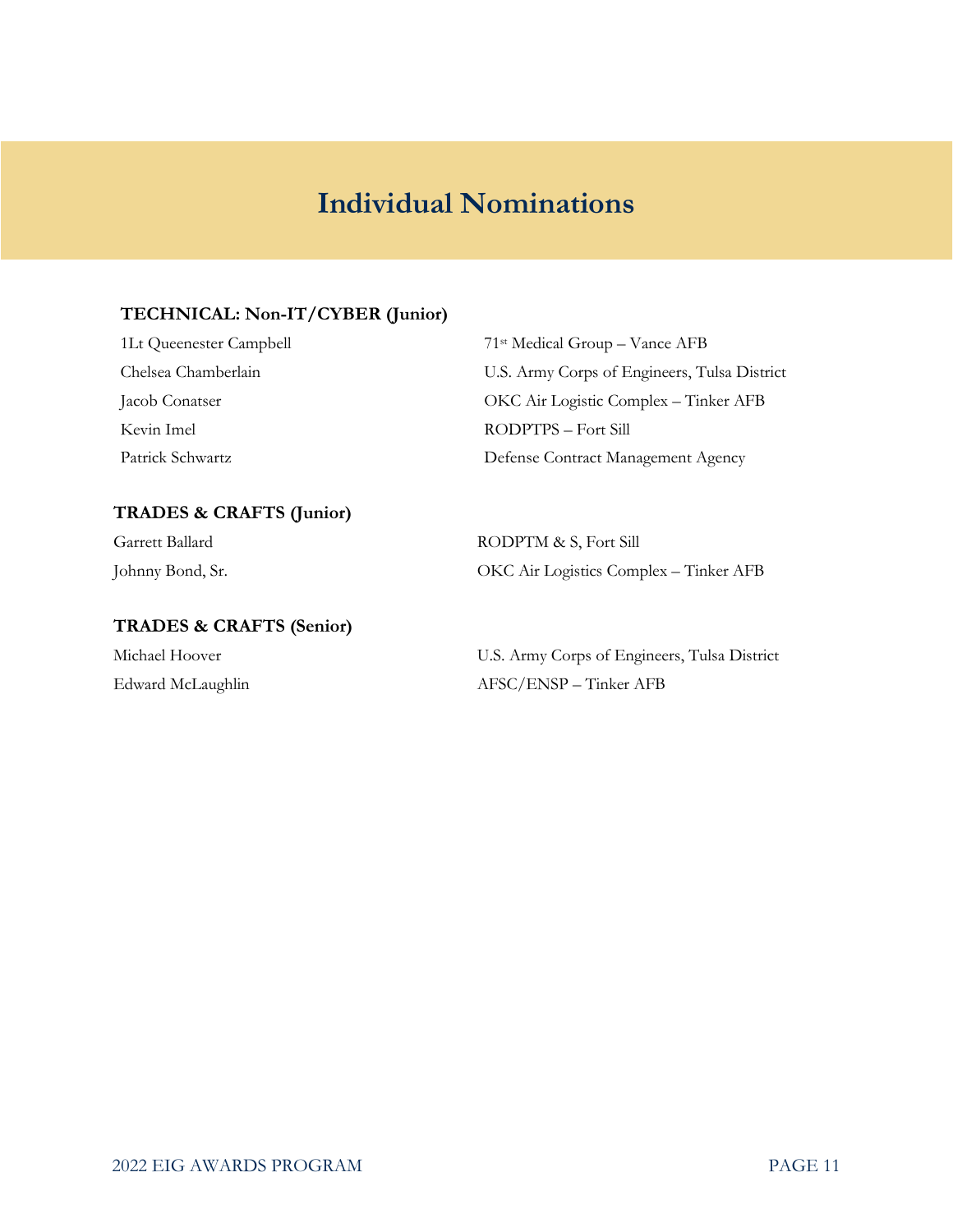# **2022 Excellence in Government Team Nominations**

2022 EIG AWARDS PROGRAM PAGE 12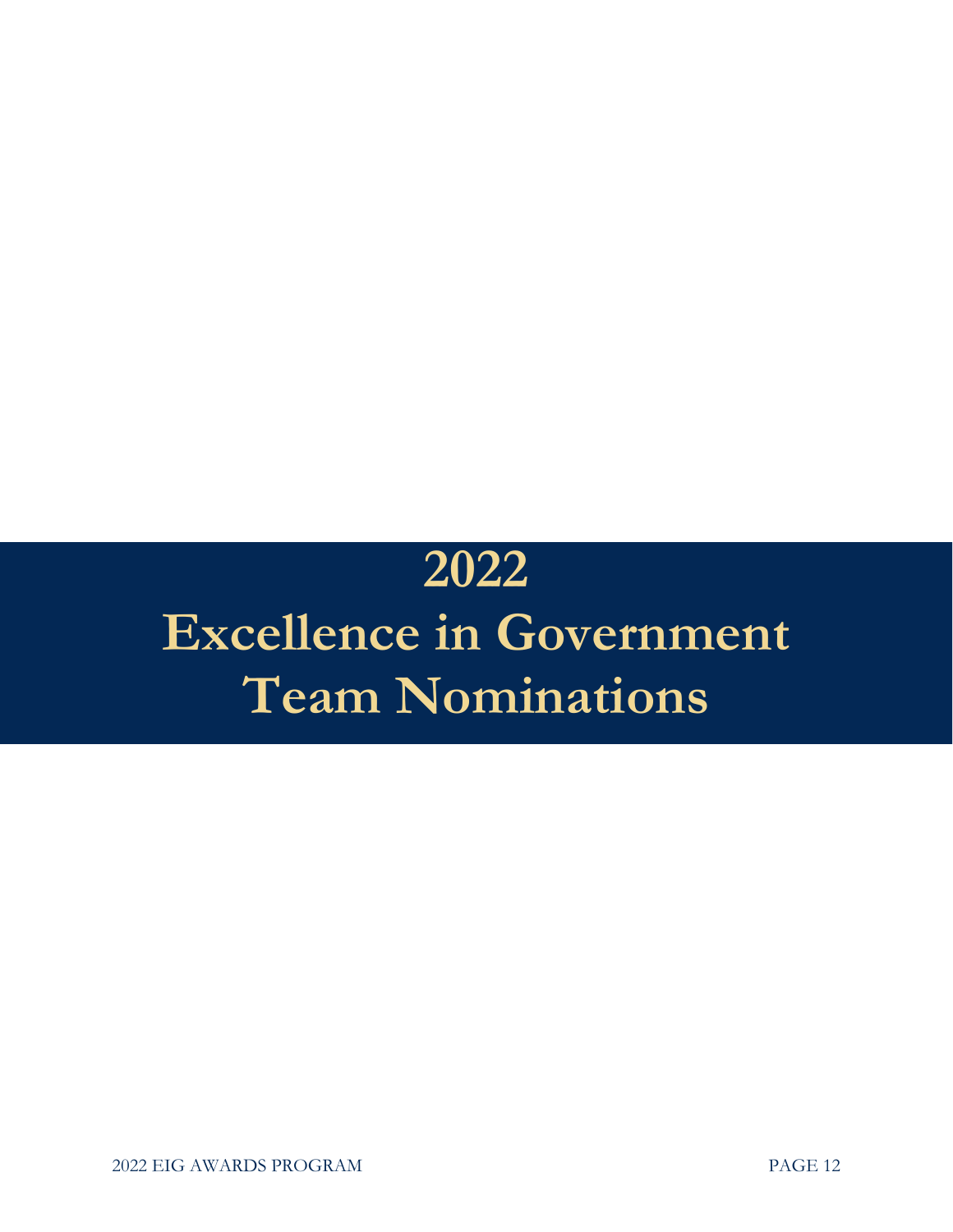# **Team Nominations**

#### **ADMIN/CLERICAL TEAM (Junior)**

Tinker Installation Transportation Office Passenger 72d Logistics Readiness Squadron – Tinker AFB Travel

#### **ADMIN/CLERICAL TEAM (Senior)**

| Admin/Clerical Team – N. District of OK    | U.S. Attorney's Office, N. District of Oklahoma |
|--------------------------------------------|-------------------------------------------------|
| Procurement Technician Team                | Defense Contract Management Agency              |
| Tinker Personal Property Processing Office | 72d Logistics Readiness Squadron - Tinker AFB   |

#### **CUSTOMER SERVICE TEAM (Senior)**

| ESC's Media Solutions Video & eLearning |  |
|-----------------------------------------|--|
| Oklahoma City MEPS Testing Section      |  |

Federal Aviation Administration ty MEPS Testing Section CKC Military Entrance Processing Station

#### **DIVERSITY & INCLUSION TEAM (Junior)**

#### **DIVERSITY & INCLUSION TEAM (Senior)**

| AFSC Diversity, Equity, Inclusion & Acceptance<br>Team | AFSC, Director of Personnel – Tinker AFB        |
|--------------------------------------------------------|-------------------------------------------------|
| Diversity & Inclusion Team                             | U.S. Attorney's Office, N. District of Oklahoma |
| Federal Women's Program Committee                      | U.S. Army Corps of Engineers, Tulsa District    |

#### **GOVERNMENT INNOVATION TEAM (Junior)**

752 Operations Support Squadron/Mission Systems 752 Operations Support Squadron – Tinker AFBOperator Transition Team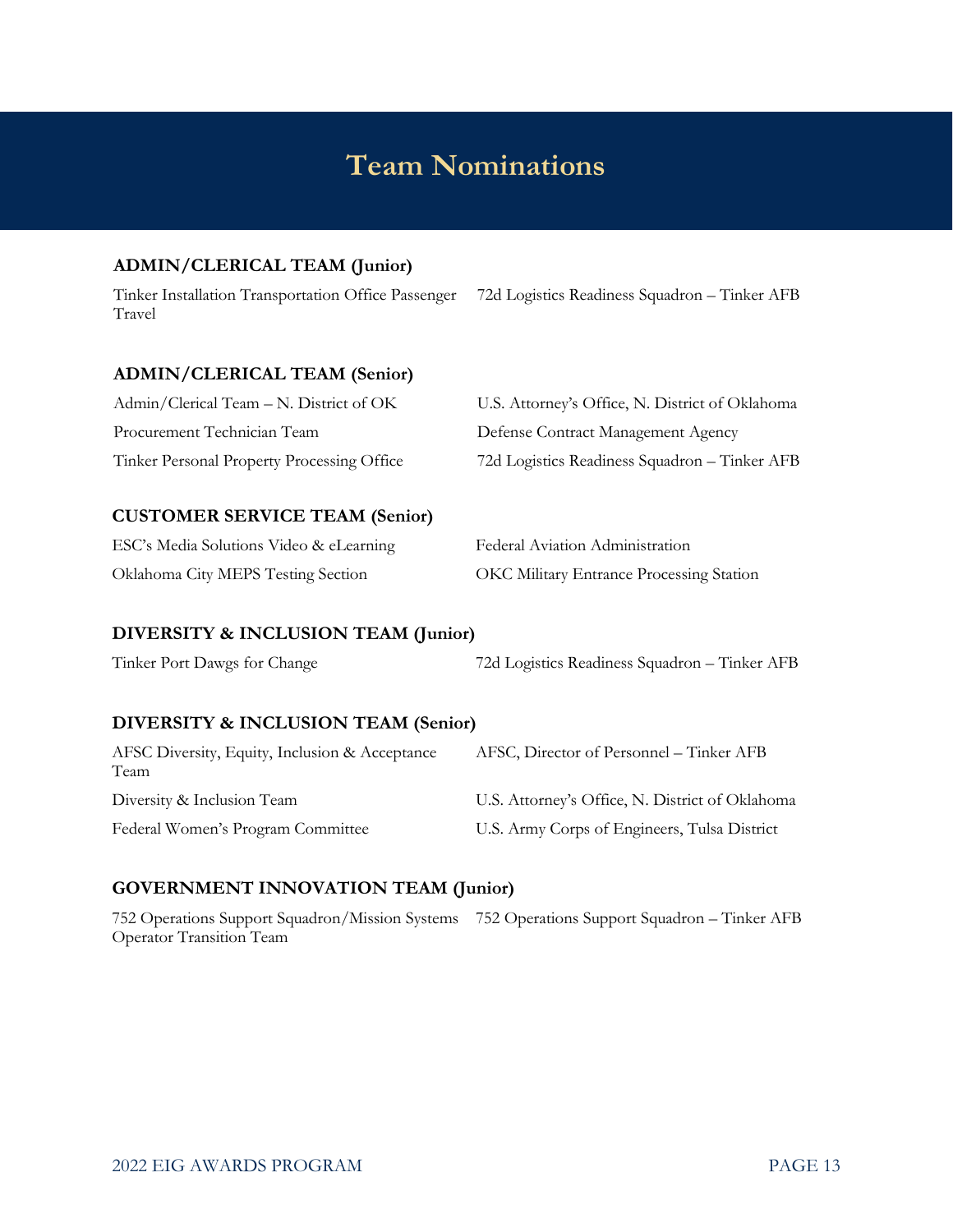# **Team Nominations**

#### **GOVERNMENT INNOVATION TEAM (Senior)**

| B-1 Bomber Supply Chair Critical Readiness Team              | Defense Logistics Agency, Aviation - Tinker AFB |
|--------------------------------------------------------------|-------------------------------------------------|
| Denison Powerhouse Turbine & Transformer<br>Replacement Team | U.S. Army Corps of Engineers, Tulsa District    |
| Foreign Military Sales Program Support Team                  | Defense Contract Management Agency              |
| Fort Sill Public Affairs Team                                | Fort Sill Public Affairs                        |
| Robotic Process Automation Team                              | FAA-Enterprise Services                         |

#### **INTER-AGENCY COLLABORATION TEAM (Junior)**

#### **INTER-AGENCY COLLABORATION TEAM (Senior)**

| Airfield Operations Directorate                               | AF Flight Standards Agency - Tinker AFB                                          |
|---------------------------------------------------------------|----------------------------------------------------------------------------------|
| B-1 Flap/Slat Lock-up Team                                    | OKC Air Logistics Complex - Tinker AFB                                           |
| B-2 Low Observable & Structures Sustainment<br>Team           | B-2 Division, Bombers Directorate – Tinker AFB                                   |
| Fort Sill Workforce Development Government<br>Innovation Team | Fort Sill Workforce Development<br>(USAG Fort Sill & Fire Centers of Excellence) |
| Office of Personnel Management Migration Team                 | FAA – Enterprise Services                                                        |
|                                                               |                                                                                  |

#### **PROFESSIONAL TEAM (Junior)**

```
Tinker AFB Plans & Integration Office 72d Logistics Readiness Squadron – Tinker AFB
```
#### **PROFESSIONAL TEAM (Senior)**

OKC District Office – Tactical Diversion Squad Drug Enforcement Administration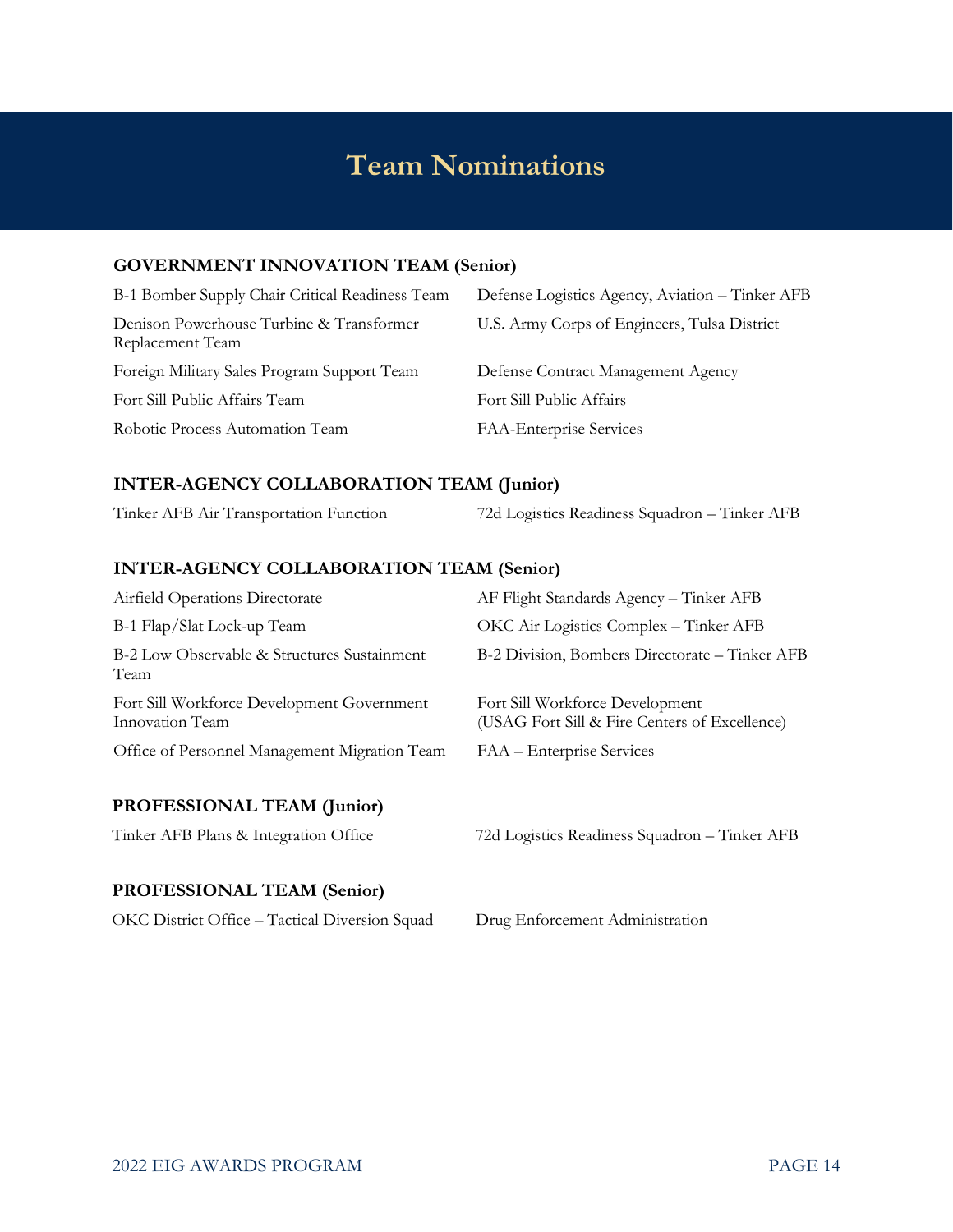# **Team Nominations**

#### **PUBLIC SAFETY AND SECURITY TEAM (Senior)**

| FAA Logistics Drone Team                                                           | Federal Aviation Administration                            |
|------------------------------------------------------------------------------------|------------------------------------------------------------|
| Fort Still Department of the Army<br>Security Guards A Team, Swing Shift           | Fort Sill Department of the Army<br>Security Guard Program |
| Fort Sill Emergency Communications Center                                          | U.S. Army Garrison - Fort Sill                             |
| TECHNICAL: IT/CYBER TEAM (Senior)                                                  |                                                            |
| <b>AFCSNet Warriors</b>                                                            | 72d ABW/SCPT - Tinker AFB                                  |
| AFN Information Security & Privacy Program &<br>Policy Restructuring Working Group | Federal Aviation Administration                            |
| Airfield Operations Data Management Systems<br>Cross Functional Team               | AF Flight Standards Agency - Tinker AFB                    |
| Radar Operations Center/NEXRAD IT Security<br>Team                                 | NOAA/NWS/OBS/ROC, Director's Office                        |
| Scorpion Camp Software Factory, 552d Air Control<br>Networks Squadron              | 552d Air Control Wing - Tinker AFB                         |
|                                                                                    |                                                            |

#### **TECHNICAL: Non-IT/CYBER TEAM (Senior)**

| B-1 Wing Wire Harness Replacement Team                | OKC Air Logistics Complex – Tinker AFB       |
|-------------------------------------------------------|----------------------------------------------|
| <b>Infrastructure Support Engineering Technicians</b> | U.S. Army Corps of Engineers, Tulsa District |
| Winter Storm Uri Team                                 | Federal Aviation Administration              |

#### **TRADES & CRAFTS TEAM (Senior)**

| AJW-L522 Radome & Terminal Team              | Federal Aviation Administration        |
|----------------------------------------------|----------------------------------------|
| Antenna Shop & Paint Shop Team               | Federal Aviation Administration        |
| B-1 Structures Repair Team                   | OKC Air Logistics Complex – Tinker AFB |
| FAA Logistics Center Metal Technologies Team | Federal Aviation Administration        |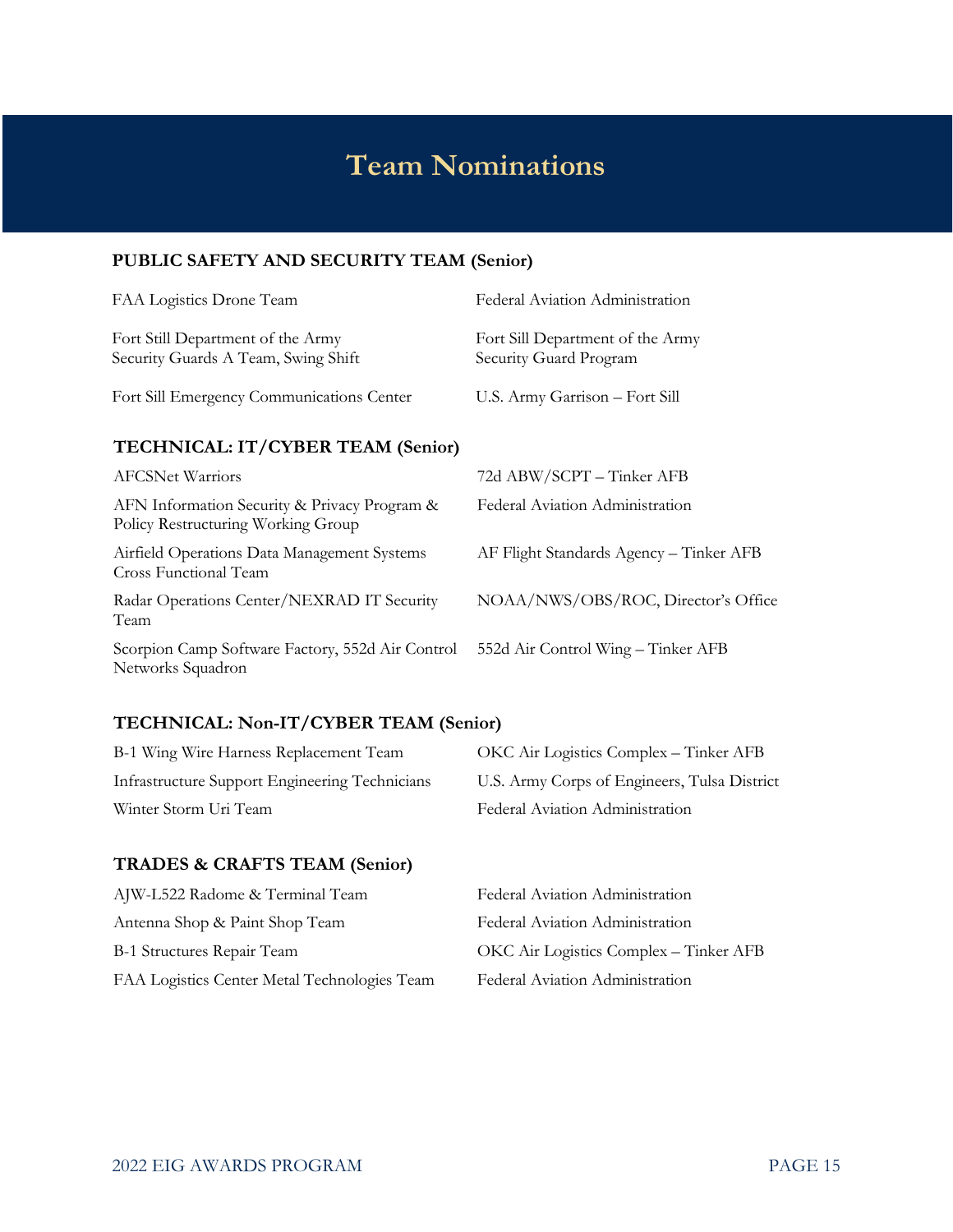# **2022 COMBINED FEDERAL CAMPAIGN NOMINATIONS**

2021 CFC Campaign

2022 EIG AWARDS PROGRAM PAGE 16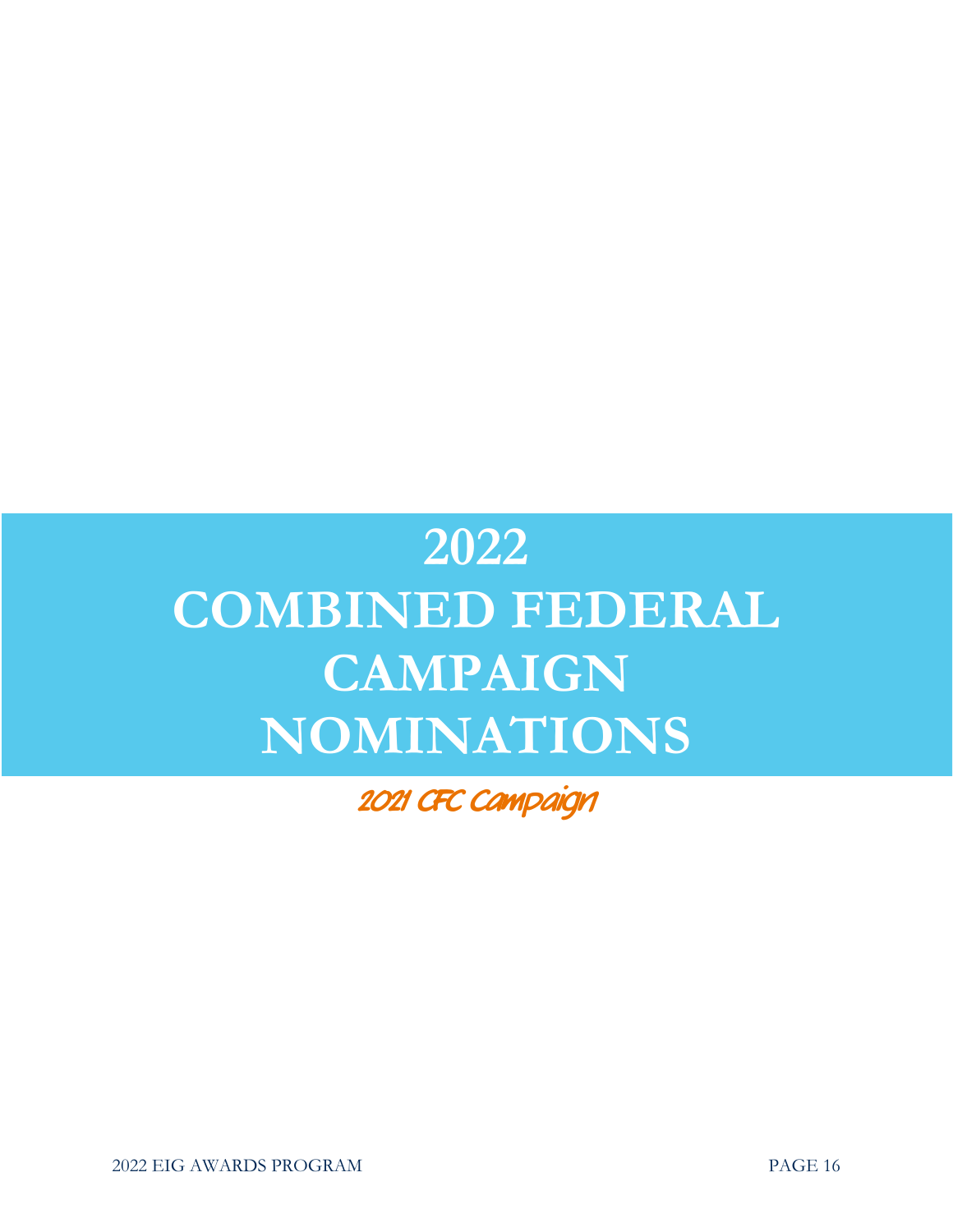# **CFC Nominations**

#### **CFC COORDINATOR/KEYWORKER (Individual)**

| Lesley Cox        | U.S. Army Corps of Engineers, Tulsa District        |
|-------------------|-----------------------------------------------------|
| Heather Fairbanks | 76 Software Engineering Group - Tinker AFB          |
| Chanda Sanders    | FAA – Civil Aerospace Medical Institute             |
| Rachel VanSlyke   | U.S. Department of<br>Housing and Urban Development |

#### **CFC COORDINATOR/KEYWORKER (Team)**

Tinker CFC Team U.S. Air Force – Tinker AFB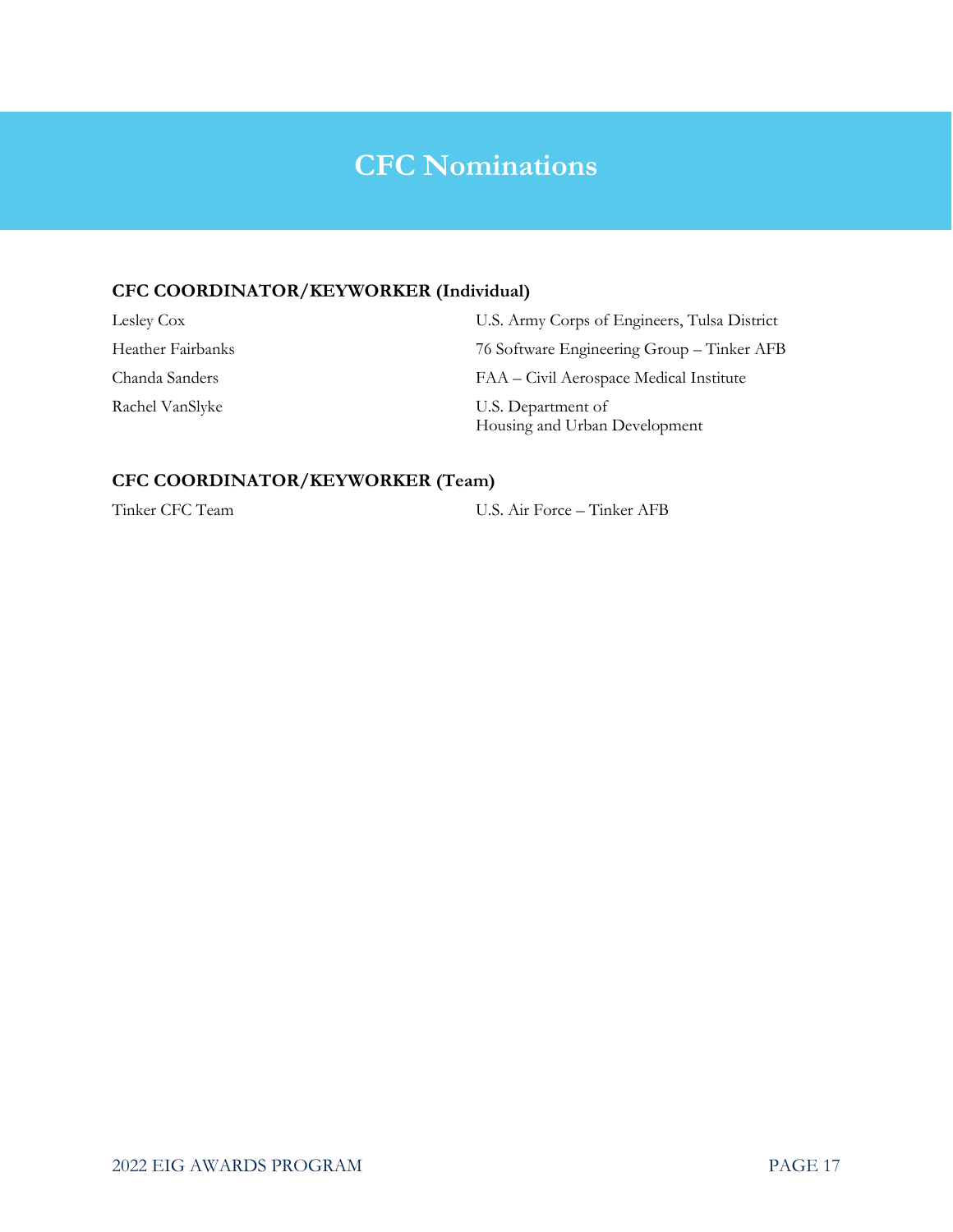#### ACKNOWLEDGEMENTS

The following people and organizations worked diligently to make this year's program a memorable event for the 2022 Excellence in Government & Combined Federal Campaign award nominees, recipients, and attendees.

#### **AWARDS COMMITTEE**

- Mr. Chris Hooper, Oklahoma Federal Executive Board
- Ms. Lisa Smith-Longman, Oklahoma Federal Executive Board

**AWARDS DESIGN**: [Dale Rogers Training Center](https://www.drtc.org/)

**CERTIFICATES:** FAA-Mike Monroney Aeronautical Center

#### **EXCELLENCE IN GOVERNMENT JUDGING COMMITTEE**

- Ms. Paula Corley, Office of Senator James Lankford
- Mr. Spencer Hall, Office of Senator James Inhofe
- Mr. Matt Blubaugh, Office of Congresswoman Stephanie Bice
- Ms. Karinne Coberly, Office of Congressman Kevin Hern
- Ms. Lisa Head, Office of Congressman Tom Cole
- Ms. Allison Littrell, Office of Congressman Frank Lucas

#### **COLOR GUARD**: Tinker AFB Honor Guard

**NATIONAL ANTHEM**: John Eads

**INNOVATION:** Chaplain Jack Poe

**PHOTOGRAPHY**: Laura Shepherd-Madsen & Katy Williams

**REGISTRATION**: Ms. Kim Troy & Ms. Kerin Barngrover, Blue Cross Blue Shield of Oklahoma

**LUNCH**: Petroleum Club of Oklahoma City

**VENUE**: National Cowboy and Western Heritage Museum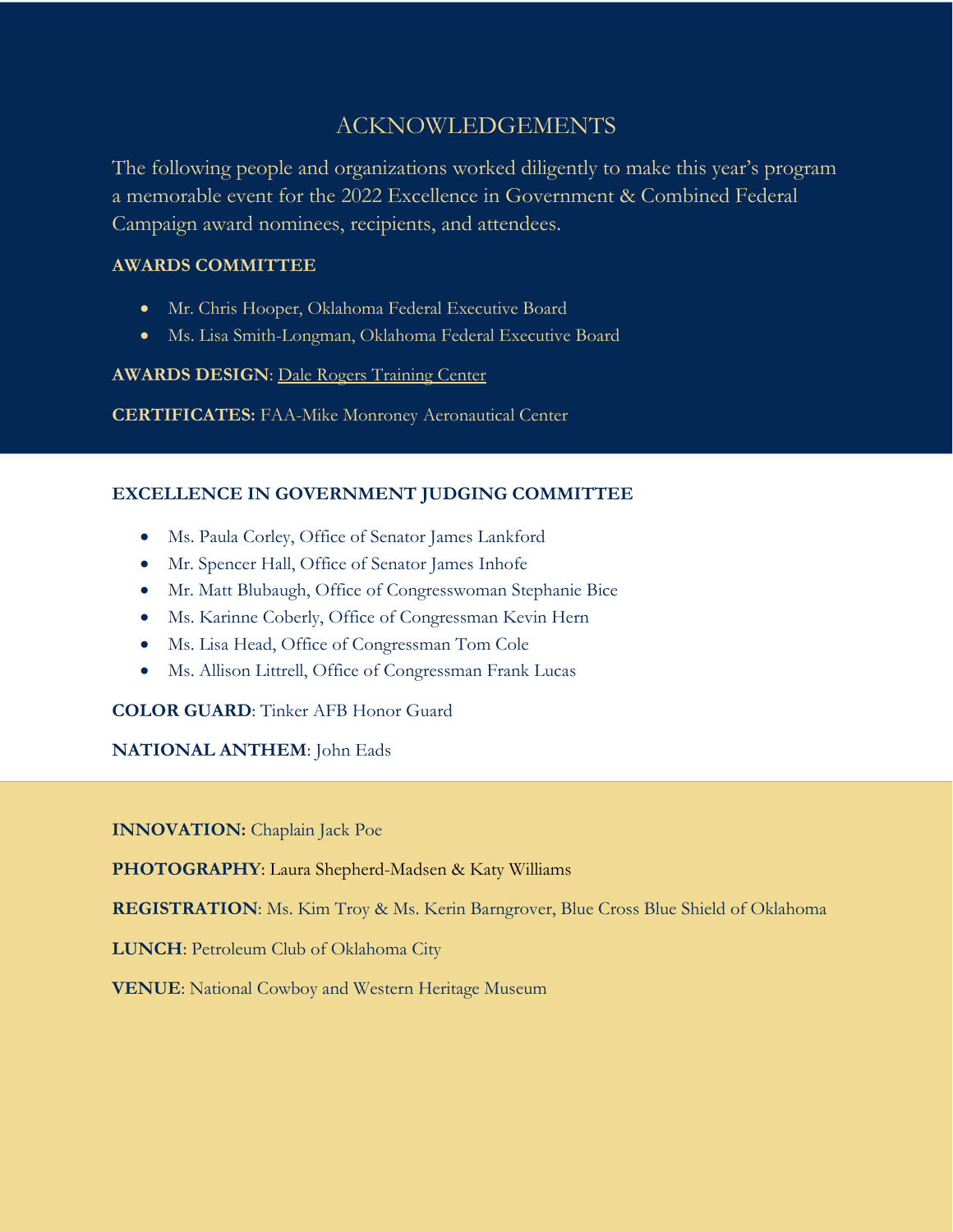**THIS PAGE WAS INTENTIONALLY LEFT BLANK**